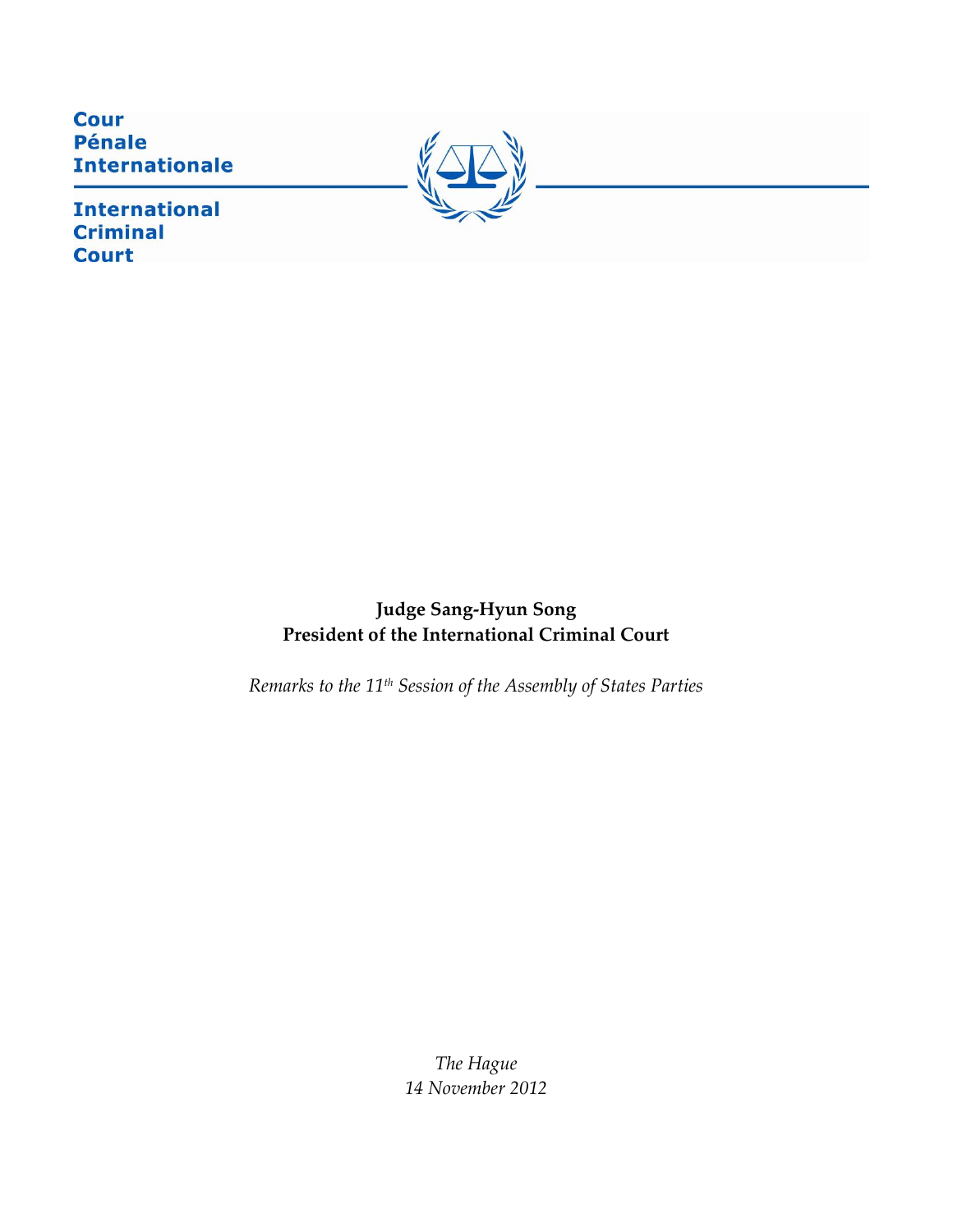Your Excellency, Madam President of the Assembly of States Parties, Excellencies, Distinguished delegates, Elected Officials of the Court, Ladies and Gentlemen,

This morning we commemorated the 10th anniversary of the ICC in the presence of Her Majesty the Queen of the Netherlands. We reflected together on how far the Court and the Rome Statute system as a whole have developed over the last decade.

We have achieved a great deal together, but we are all well aware that it is still a long way to go before the Rome Statute, the ICC and the values they represent are fully embedded in the life of the international community. The tenth anniversary is an opportunity for us to re-commit ourselves to that fundamental objective.

Allow me to say that it is a special honour for the ICC that His Excellency Macky Sall, the President of Senegal – the first State Party to the Rome Statute – took time from his busy schedule to attend these celebrations and this Assembly. We are much grateful for his and his country's support.

The last year has been one of landmarks for the ICC. A new Prosecutor has taken office. New judges elected at the last ASP have been sworn in, though most have yet to be called to full-time service. Our first trial reached its conclusion with a guilty verdict and decisions on sentencing and reparations, and I would like to pay tribute to the departing judges for their distinguished personal and collective contributions.

Today the ICC is busier than ever at all levels. This makes it all the more important for us to reflect carefully on the experience we have accumulated so far and to look for ways to improve the way we work.

International trials are by their nature far more complex and extended than trials at the national level. It was inevitable too that the first ICC trials would have to resolve a large number of novel issues as the Statute and the Rules of Procedure were implemented for the first time. But we can now draw on that experience to explore and implement practical ways of improving the efficiency of our proceedings while protecting the rights of the participants.

That is the purpose of the "lessons learned" exercise, which will be one of the issues for your consideration at this Assembly, and which will be a major feature of our work for some years to come. Our judges have a large number of practical ideas for procedural improvements which will require further development and discussion by all interested parties before decisions are taken on them.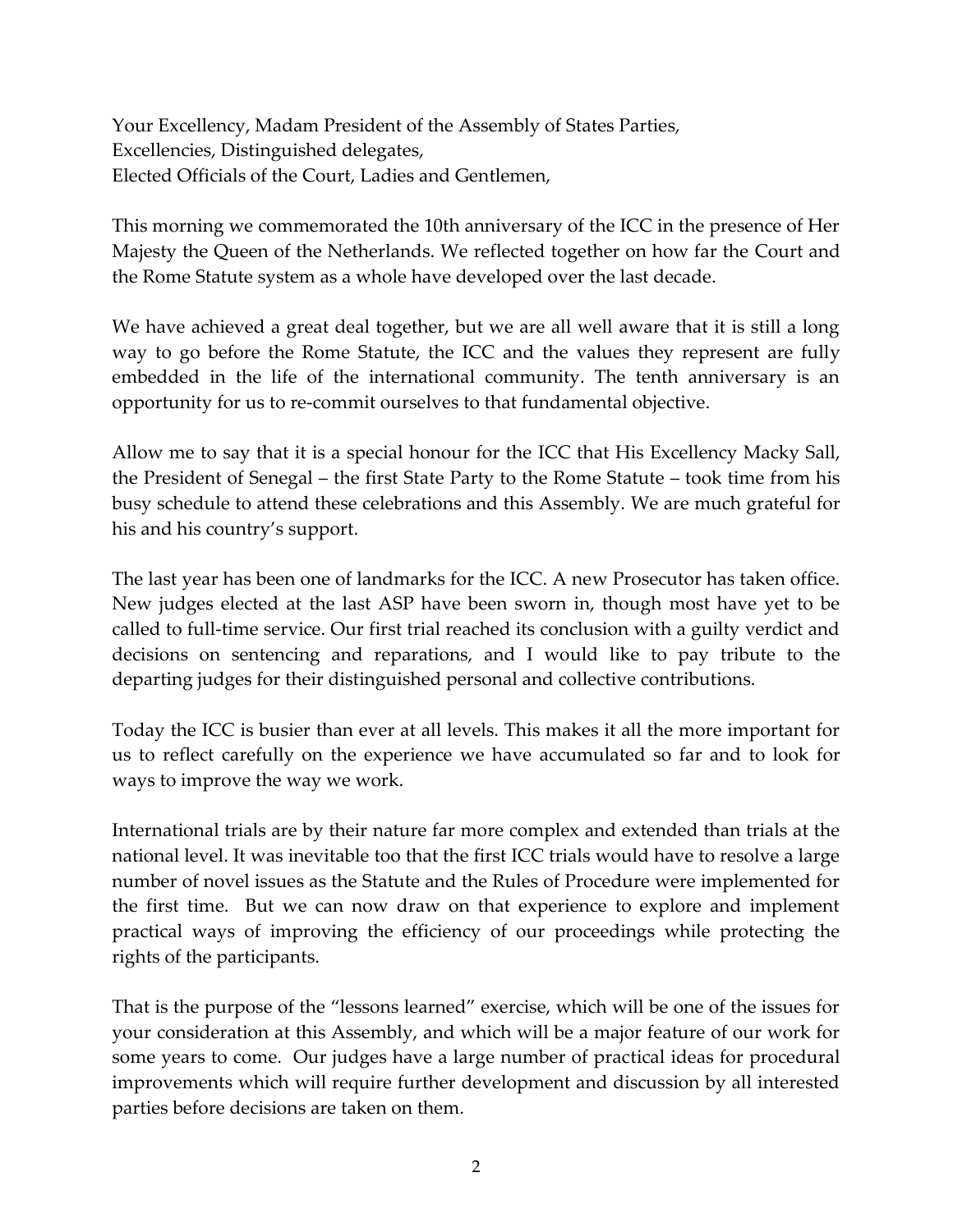I would like to commend the Road Map which has been proposed to you as a basis for managing these discussions over the period ahead. I would also like to commend strongly the first proposal to have emerged from the discussions with States Parties so far, namely the introduction of the possibility of using a single judge to carry out certain aspects of trial preparation.

The Statute provided specifically for a single judge to carry out similar functions at the pre-trial stage. This has worked very successfully, and the overwhelming majority of judges believe that introducing a system of this kind at the trial preparation level, subject to appropriate safeguards, would increase judicial efficiency.

I also look forward to your discussions on cooperation, complementarity and universality. All three issues are of central importance for the proper functioning, not just of the ICC, but of the Rome Statute system as a whole. These are also issues in which the States Parties have a particularly important role to play.

The ICC is wholly dependent on the cooperation of states for the effective fulfilment of its mandate, from facilitating the investigation of potential crimes and securing apprehension of suspects to the freezing of assets and enforcing sentences. The Court is immensely grateful for the extensive cooperation which it already receives from states, but we are all aware that there are some important gaps and problem areas, and we have to look to States Parties in particular to address these. In this context the open debate on peace, justice and the role of the ICC held in the Security Council on 17 October was an important opportunity to highlight the importance of cooperation in the implementation of Security Council referrals, as well as the issue of the financing of such referrals.

The existence or absence of complementarity in particular country situations obviously has a direct impact on the ICC's work. But more generally the effective promotion of complementarity is fundamental if we are to realise the goals of the Rome Statute system as a whole. I hope that this Assembly will be able to give a new impetus to these efforts, drawing on the collective experience that has been gained over the last decade and taking advantage of the many sources of supporting advice and assistance which are now available.

The pursuit of universality remains of course a fundamental goal of the Rome Statute. We have come a long way, with 121 States Parties after 10 years and some more who have pledged to join. But we need to maintain the dynamic of forward progress.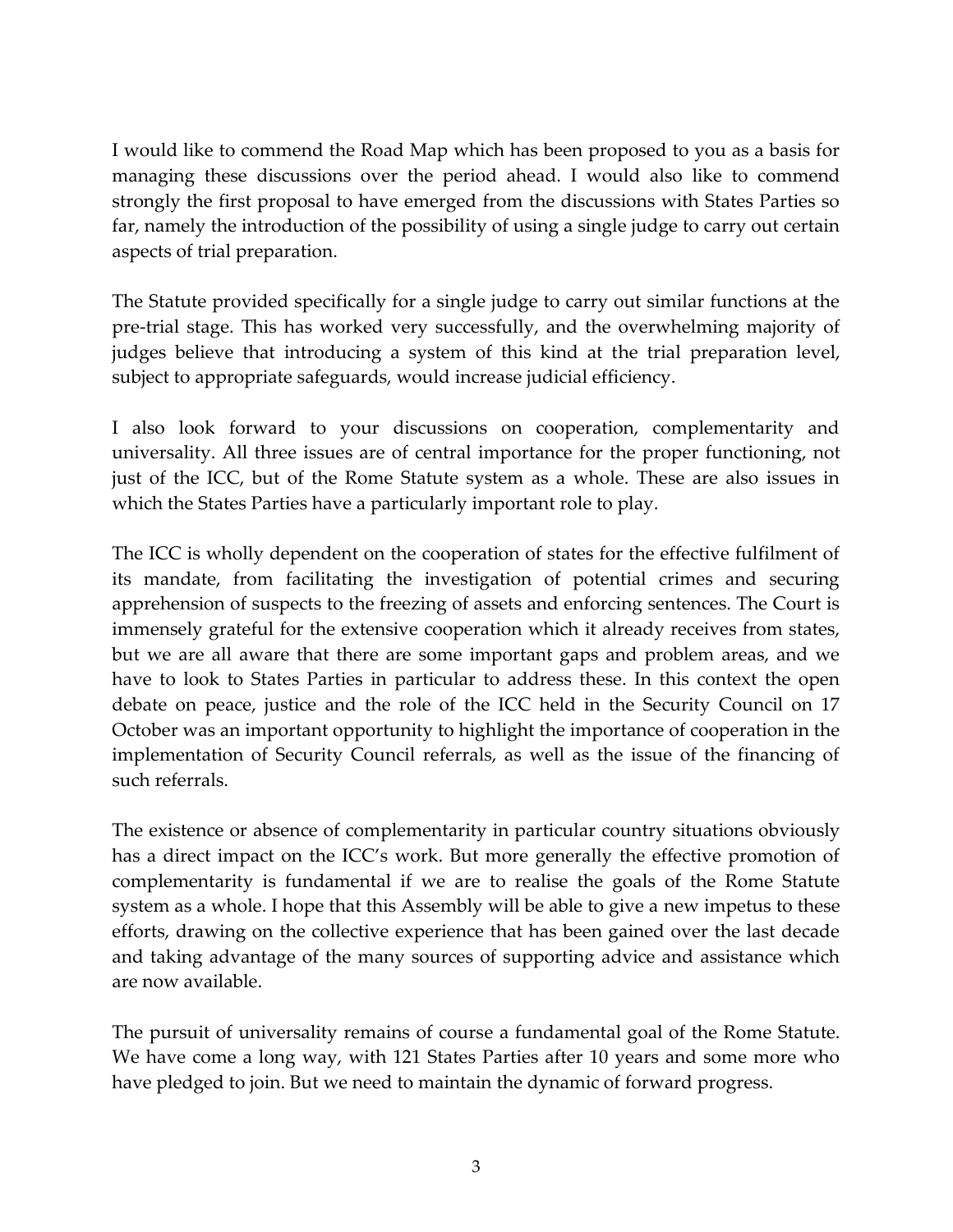After some very successful years in this respect, it seems that this year the dynamic has slowed. I hope that the Assembly will be able to give it renewed impetus.

You will also be electing a new Deputy Prosecutor, and offering advice to the Judges whose responsibility it will be to elect the next Registrar. The Court needs elected officials of the highest quality, and I welcome the vital role which the Assembly plays in ensuring this.

The ICC's budget will be another important issue before the Assembly. Last year, after some difficult discussions, a budget was agreed which was well below what the Court had requested, and also below what the Committee on Budget and Finance had recommended, but which still represented a modest increase in both nominal and real terms.

Implementing that budget this year has been difficult given such factors as the ICC's growing caseload, the increasing number of victims to be assessed and represented, the Court's contractual obligations to its staff in terms of salaries, and the impact of price inflation. All Major Programmes have had to make hard choices in order to live within their budgets, for example by leaving operational posts vacant for long periods, cutting temporary staff support for budgetary rather than workload reasons, and deferring expenditure on essential investments and maintenance.

The latest expenditure forecast which has been provided to you shows that the ICC has indeed been very rigorous in implementing its budget, to the extent that we have slightly overshot our savings target, which should result in a correspondingly reduced need for replenishment of the Contingency Fund.

I believe therefore that we have been responsible managers of the funds which the States Parties have provided. But this has come at a price. In the Judiciary, for example, we have learned that cutting legal support staffing beyond a certain point inevitably causes delay in judicial proceedings. Such delays in turn will result in higher costs for the organisation as a whole, whether these arise from the extended provision of legal aid for defence or victims, witness protection, courtroom services or, in some cases, further extension of the terms of judges.

The ICC fully recognises the continuing difficulties in the world economy, and the extent to which this continues to impose budgetary constraints on many States Parties. Last year at this Assembly I said that we needed a budget outcome which reflected a rational balance between the task-driven needs of the court and the requirements of economy and efficiency. I still believe that to be the case.